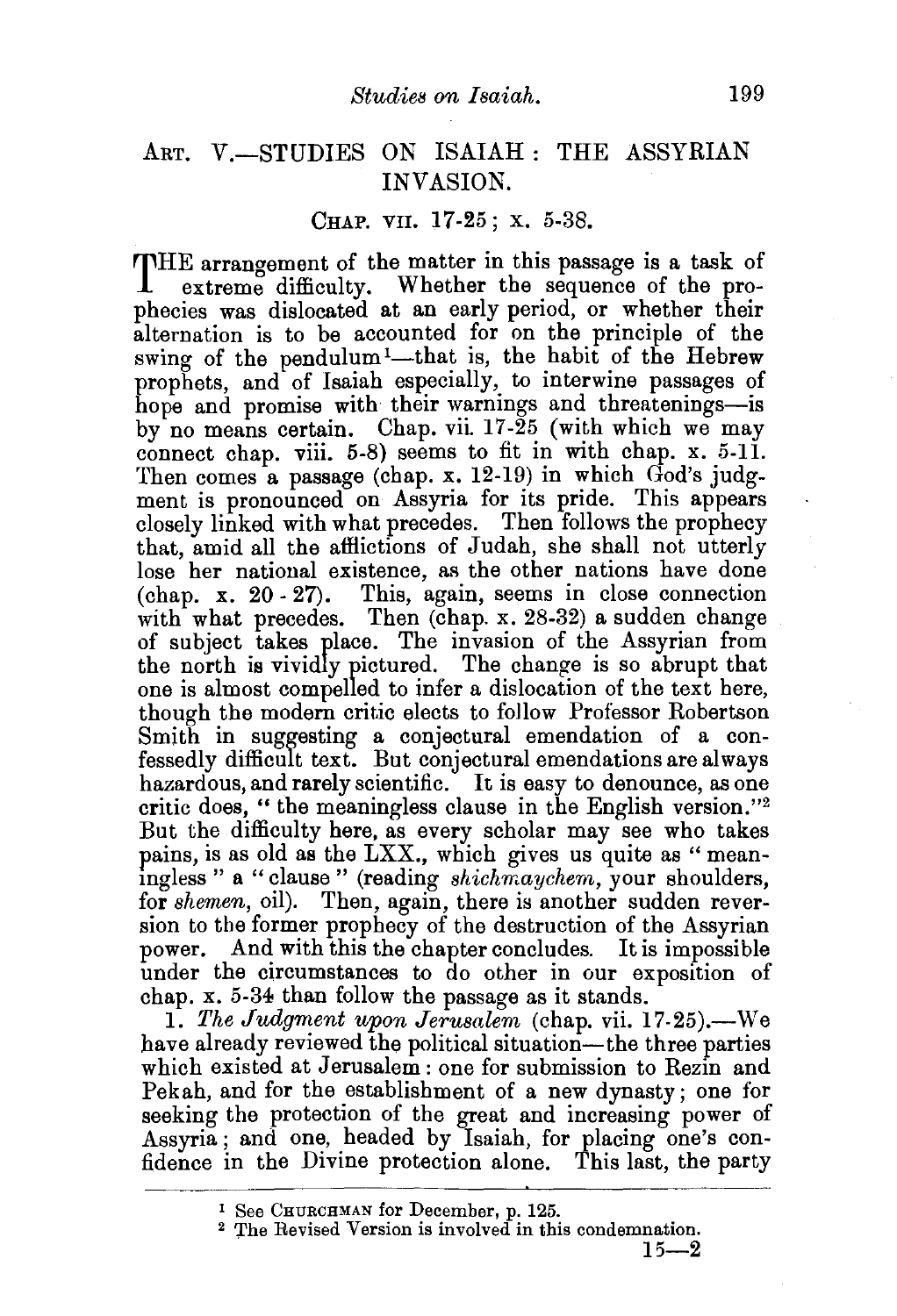of faith in God, has always been, and is still; in the minority at a crisis. Accordingly, the prophet now threatens Judah with the judgments which must follow on her unbelief and disobedience. A worse calamity (ver. 17) has not befallen her since the secession of the Ten Tribes under Jeroboam. Egypt, as well as Assyria, shall fall upon her-a prophecy fulfilled, be it observed, in the invasion of Sennacherib, and in the subsequent overthrow and death of Josiah at the hands of Pharaoh-Necho (1 Kings xxiii. 29, 30; 2 Chron. xxxv. 20-24). It should be noted that this last event did not occur till more than one hundred years after the time of Isaiah, and that there was little in the condition of Egypt in his time to enable him to foresee it by ordinary means. We need have no hesitation in saying that criticism of the contents of the prophetical Scriptures, however minute, if it only be rational and impartial, must entirely dissipate the idea that prophecy is impossible except in the sense of intelligent anticipation of what is likely to happen.<sup>1</sup> Ver. 20 implies the *thoroughness* of Judah's humiliation and the indignities offered to her sons, as implied by the shaving of their bodies-a gross insult in the eyes of an Oriental  $(\tilde{2} \text{ Sam. x. 4})$ . The eating of butter and honey (ver. 22; *cf* 15) signifies the destruction of all the crops of  $\cdot$  corn, wine, and oil," and the necessity of subsisting on the natural products of the land, as well as on the milk and butter with which their scanty flocks could supply them. The vines (vers. 23-25) shall be destroyed. The terraces for vine and olive, carefully dug over and hoed in prosperous times, shall be-as, indeed, they are now in the hill-country of Judæa-waste and desolate, covered with briars and thorns. or trampled down by cattle.2 In chap. viii. 5-8 the punishment is definitely stated to be in consequence of the treachery to Jahveh involved in the proposition to overthrow the Davidic dynasty, and to substitute submisssion to apostate Israel and its ally. We cannot but be struck with the close similarity between the allusions here to the Assyrian invasion and the more detailed vision of it in chap. x. 28-32.

2. The Pride of the Assyrian (chap. x. 5-11).—The *reason* of the permission given to the Assyrian monarch to lay waste Judæa and to threaten Jerusalem is here once more repeated. The insolence of the conqueror, and his claim to regard .Jahveh, God of Israel, as merely a tribal deity, like the gods of the other nations, is next dwelt upon. This passage is, I

 $^{\rm 1}$  See preliminary observations.<br><sup>2</sup> The difficulty in ver. 25 is best removed by adopting the translation in the margin of R.V., though even that requires some particle not found in the present text. The LXX. evades the difficulty by altogether leaving out the word translated "fear," and substituting a paraphrase.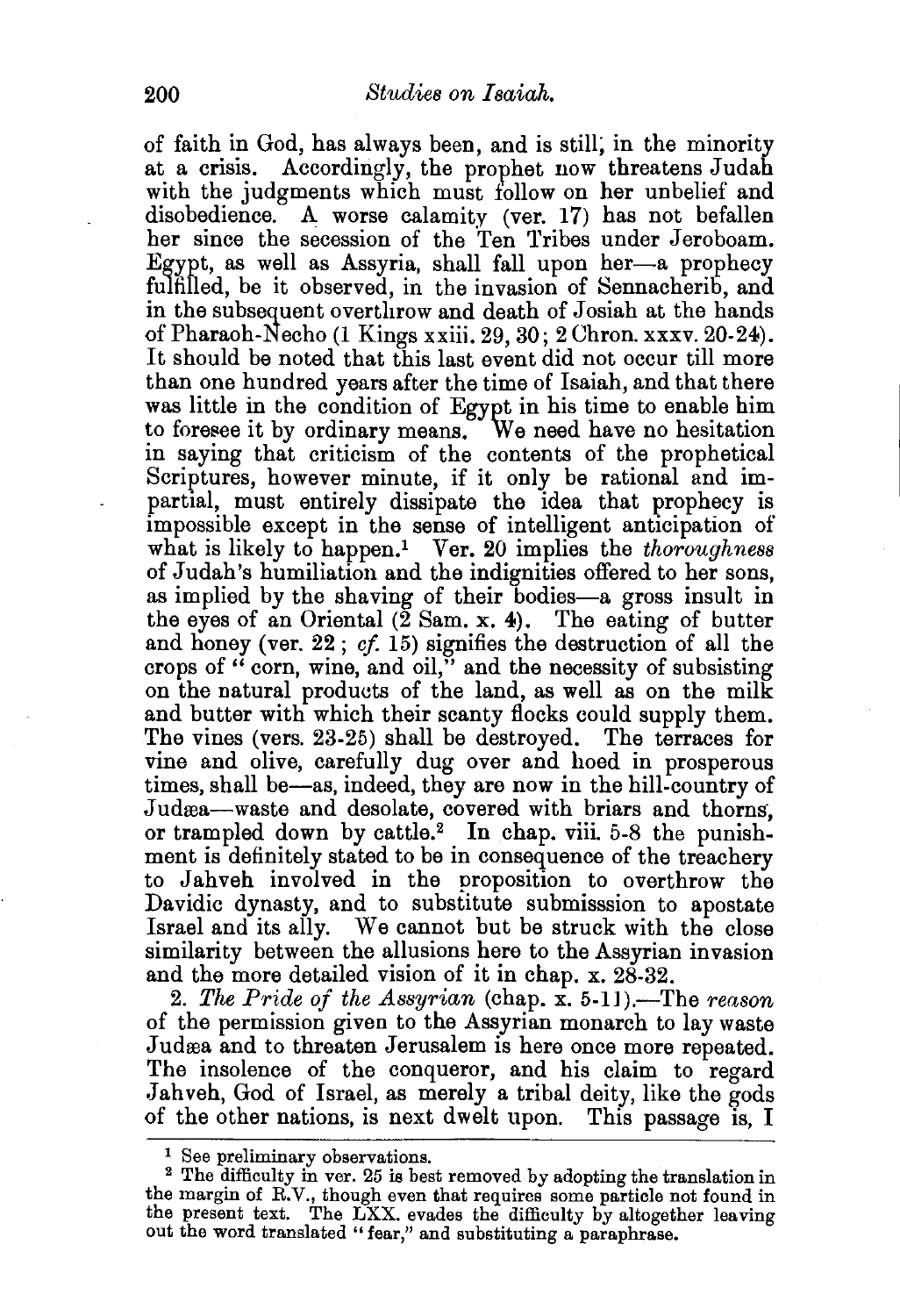believe, on all hands admitted to be a prophecy, though not a prophecy which was beyond the power of the unassisted intellect of man. Yet, at least, we ought not to pass it by without observing its complete and literal fulfilment (chap. xxxvi. 16-20). The prophet takes care to assure Judah that the Assyrian is but the minister of Jahveh's vengeance on a corrupt and unbelieving people. The invader himself does not think so. He imagines that he is all wisdom and power and superiority. His officers are on a level with the kings of the people whose territories he invades. He proudly enumerates all the conquests he has made ( *cf.* chap. xxxvi. 19). From the invader's point of view this was not a vainglorious boast. Carchemish, though not yet, apparently, finally annexed, had frequently been taken, and was at this time under Assyrian influence. Calno, if properly identified by the critics, was taken shortly after Arpad (chap. xxxvi. 21). Arpad itself was captured about 738 B.c., in the victorious advance of Tiglath-Pileser. Hamath, in the mouth of the great valley between Lebanon and Anti-Lebanon, was reduced about the same time. Damascus fell in or about 732, not long after Isaiah's prophecy about the two "smoking stumps," Rezin and Pekah. The fall of Samaria was delayed till 721, it having endured a three years' siege. Thus, humanly speaking, his self- glorification was not without reason. And so he dares to confound Israel's God with the gods of the surrounding nations. A terrible judgment is therefore prophesied for him, a prophecy which was strikingly fulfilled. Yet, on the modern critical view, where was his mistake? Jahveh, we have repeatedly been told, *was* nothing but a tribal deity after all, and therefore not to be distinguished from the gods of the surrounding nations. It is, at least, *some* difficulty in the way of this theory that the supposed "tribal deity" of an obscure hill-folk in Palestine, whose resources and riches were far below that of other nations whom Sennacherib and his predecessors had subdued (ver. 10), is stated, in documents which have not yet been proved unhistorical, to have been revealed to Abraham and Moses. He is worshipped still by countless millions, on the strength of those and subsequent revelations. In spite of the invasion of Judæa in full strength by the mightiest monarch of the world at that time ; in spite of the cowering of even good King Hezekiah before him ; in spite of the captivity at Babylon, the return to Jerusalem *o!* a weak and despised remnant, and their ultimate dispersion after the destruction of their city by the Roman power;-in spite of all this, the walls of millions of temples throughout the world echo to the cry in regard to this "tribal deity": "Jahveh.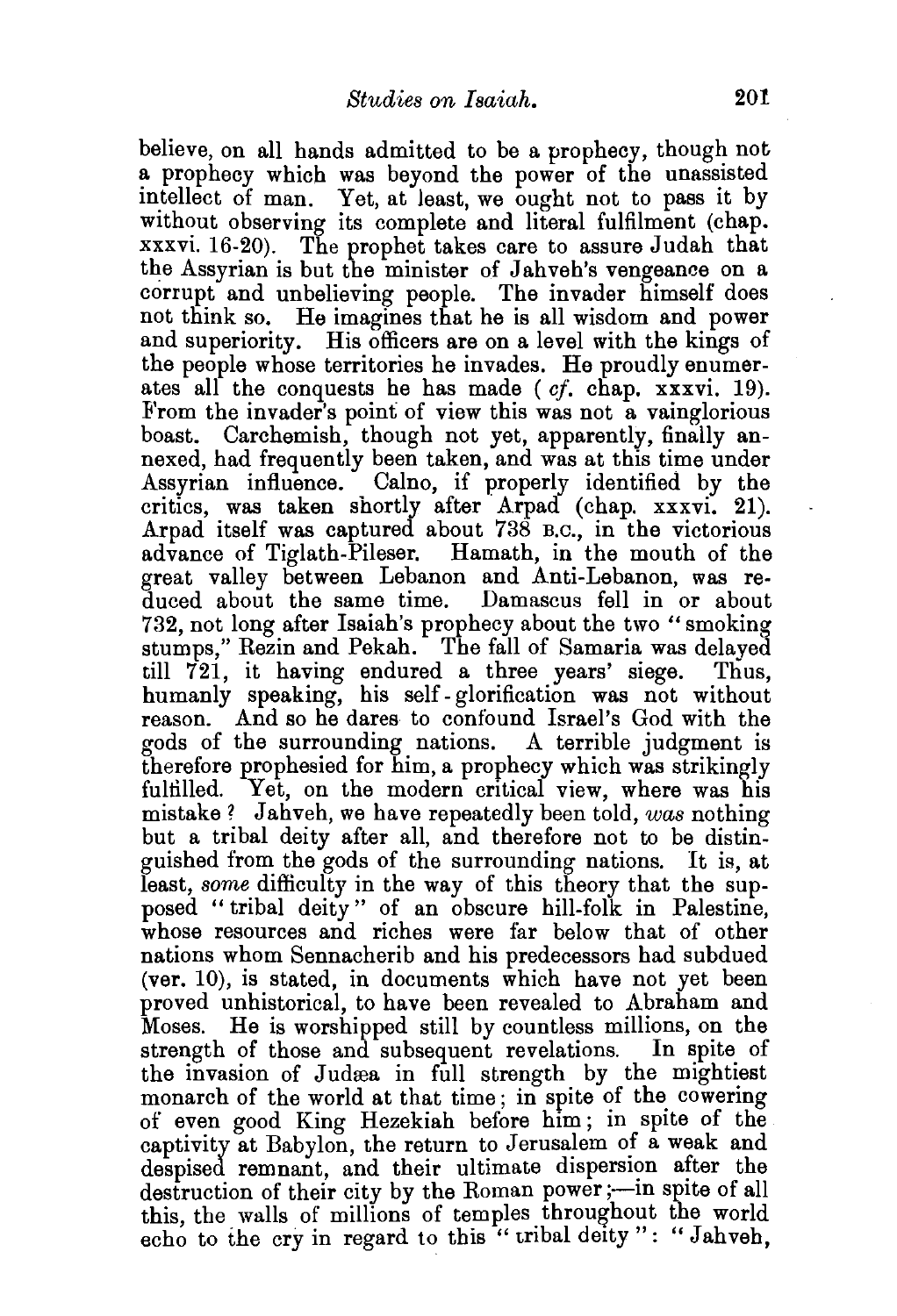He is the God! Jahveh, He is the God!'' Is there nothing in this beyond the reach of human sagacity and foresightnothing which conflicts with the "undisputed conclusions" of modern criticism and modern enlightenment ?<sup>1</sup> This passage is a rehearsal beforehand of the actual language of Sennacherib recorded in chap. xxxvii. 12, 13.

3. *God's Sentence on the Assyrian* (vers. 12-19). - When the Assyrian has performed the task assigned him by the Lord of the whole earth, he, too, as well as Israel, shall suffer the punishment due to his pride and cruelty. For his pride, see above and ver. 12; for his cruelty, see vers. 13, 14, 28-32. The same fate befell the other great Powers of the ancient world-Egypt, Babylon, Media, Persia, Greece, Rome --though it is remarkable that the last and greatest of these, Rome, did not disappear swiftly, like the others, but slowly and imperceptibly melted into a modern Christian society during the space of some 1,400 years. And this because, even in the Gentile world, there was moral growth and development, infinitely slow though it was. Assyrian and Babylonian power was possibly a declension from the earlier and worthier rule and religion of Egypt. But Persia, under Cyrus, was an advance upon Mesopotamia under Tiglath-Pileser and his successors, Assyrian and Babylonian. Greece surpassed Persia intellectually and even morally. And Rome was remarkable for her enthronement-albeit incomplete-of *law* in the place of force, and for this reason the break-up of her empire was slow, and it left permanent traces behind it.

It has already been said that the pride of the Assyrian conqueror was, humanly speaking, not altogether unreasonable. Not only had he subdued cities without number, but he inhabited the cradle of the human race—the territory where the Old Testament, which on this point has received no slight confirmation from modern scientific research, represents man as having been at first placed, because it was as a garden of God. We are told how it was watered by four noble rivers (Gen. ii. 10-14), which spread fertility and prosperity far around. The Egyptian power, since the days of Rameses II., had been crushed. The Hittite Empire had disappeared. Semitic Syria, though near the sea and watered by noble rivers, such as the Orontes, had not recovered sufficiently from the sway of her Turanian masters to consolidate herself into a world-power. The insignificant tribes

<sup>&</sup>lt;sup>1</sup> If we are to regard ver. 9 as an allusion to a past event, and not a forecast of a future one, this prophecy is fixed for a far later date than that of chaps. vii. and viii., and, together with chaps. xi. and xii., it becomes a repetition of the prophecies in chaps. vii. to ix. But, if critically distinct, they are homiletically homogeneous.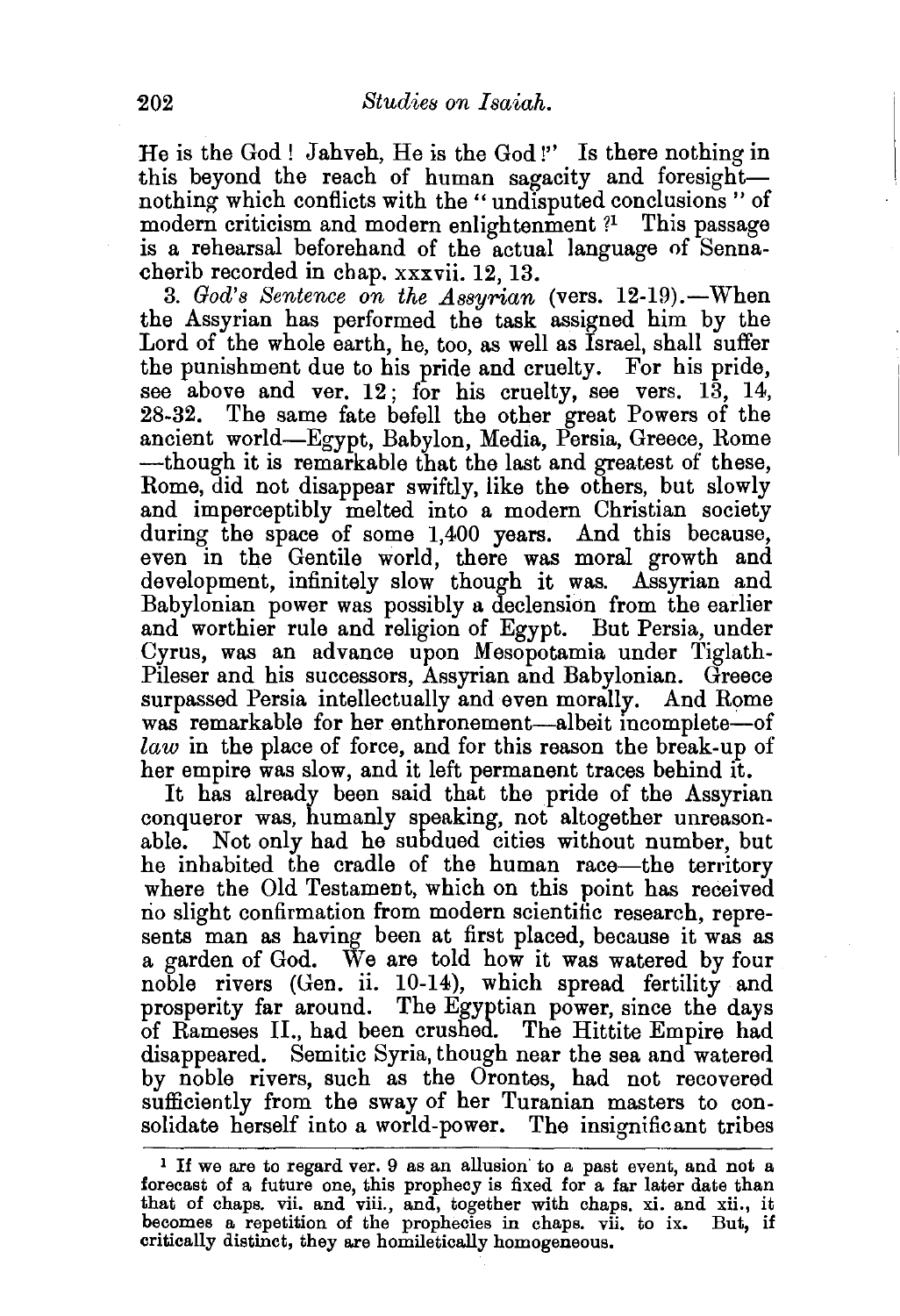of Palestine lay helpless and divided before the attack of \_a powerful and united nation. Their numbers were small, their resources—with the exception of those of Tyre and Sidon—contemptible. Tyre and Sidon themselves, civilized and Tyre and Sidon themselves, civilized and wealthy though they were, were cities, and no more. They possessed no territory, and their resources were due to their foreign and sea-borne trade. They were the early prototypes of the great free cities of the Middle Ages, in Italy and the Low Countries especially.

All these failed eventually to maintain their freedom and separate existence against the consolidated and corporate life of great monarchies. Then, again, Israel-in spite of her admirable constitution, religious and civil, which seemed likely at one time to give her the sovereignty of the worldwas no larger than Wales. Moab and Edom, mere strips of territory, were inhabited by mere uncivilized hordes. Philistia was little better. The hill country of Palestine, arid and bare, fed by mountain torrents which run dry in summer and rush rapidly to the ocean in winter, afforded comparatively little pasture for cattle, and cultivation was only carried on with great difficulty. The rolling hills of Moabthe *Mishor*, as they were called-were more fitted for cattle, but they could not, in this respect, compare with the plains of Esdraelon and Sharon, or the land of the Philistines, still less with the magnificent valley known to the Greeks as Ccele Syria, to the Hebrews as the Bik'ah, less still with Syria proper, and not at all with the land of Mesopotamia itself. If Mesopotamia is a desert now, it is by reason of misgovernment, or, rather, the absence of any government whatever. But in the infancy of civilization and of the human race it possessed resources with which it was as yet impossible for other lands to cope. There was reason, then, humanly speaking, for the haughtiness of one who possessed these resources, and possessed beside the power to organize and develop them-to weld them into the machinery of a world-power. Making allowance for the changed circumstances of the time, we find the Czar of All the Russias even now deluding himself into a similar misconception of his importance-making war with a light heart, and expecting all nations to be no more than the foils of his self-consequence. But Israel had long been taught (see Deuteronomy *passim*, which I must continue to regard, whoever may have been the author, to have been a production of the Mosaic age) that faithfulness to Jahveh, the Lord of the whole earth, was the sole condition of success and empire. And Judah was to have a remarkable confirmation in the catastrophe which happened to Sennacherib of the warning in Deut. viii. 17-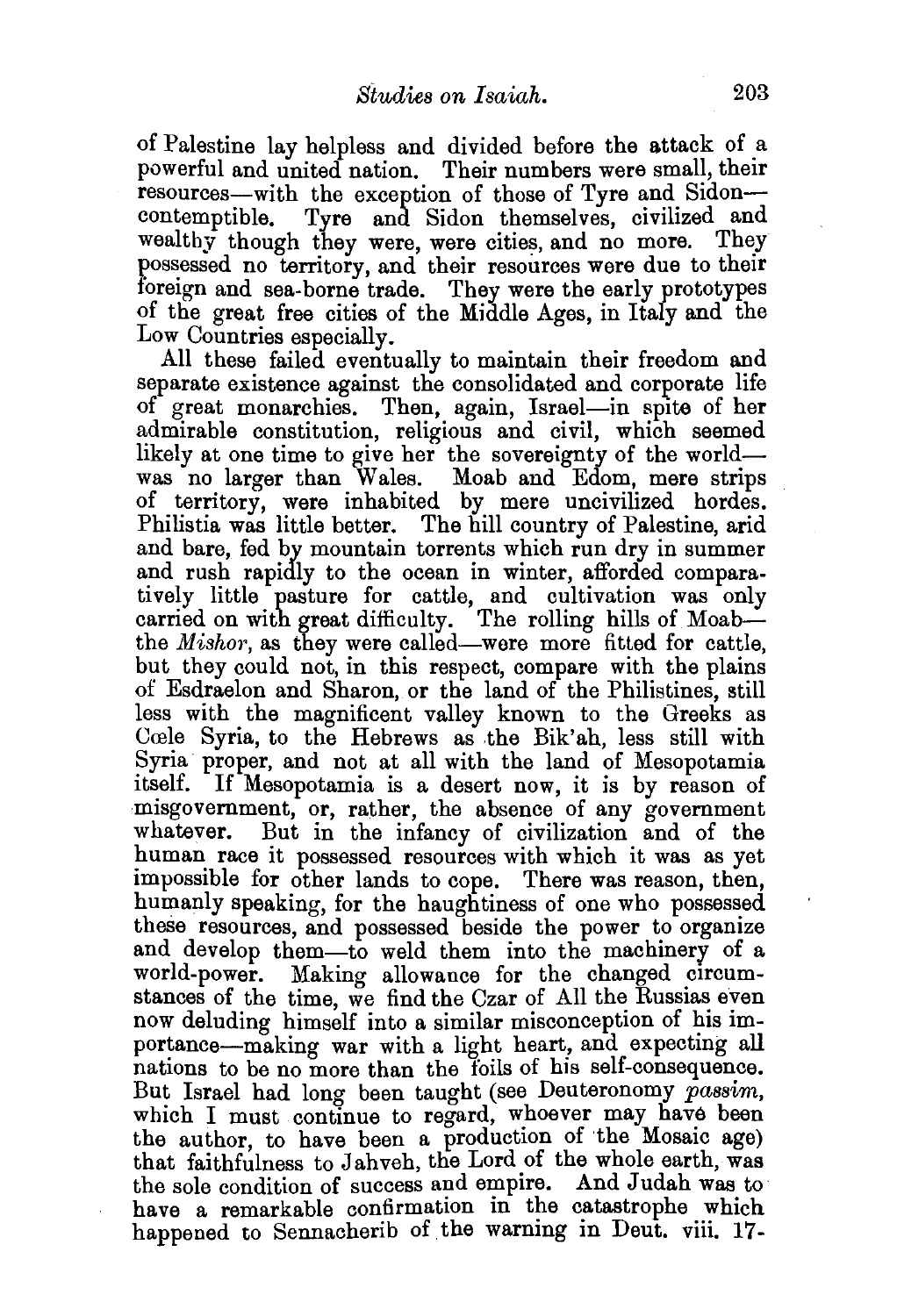ix. 6. The human and natural element was not, of course, altogether wanting. The spirit of manliness fostered by conflict with natural difficulties, together with the inaccessibility of mountain fastnesses, have often compensated for a contracted territory and scanty resources. The history of Switzerland, Wales, and the Highlands are instances of this. And the visible and the human bulks larger in the minds of men than the invisible and the supernatural. Yet, however much we may be inclined to forget it, there is but one real and permanent source of prosperity-dependence upon God, and obedience to His holy will. Yet "the axe" is ever ready to "boast itself against him that heweth therewith." "The saw" is only too much inclined to "magnify itself against him that shaketh it."

But though "the kings of the earth may set themselves up, and the rulers take counsel together, against Jahveh and His Anointed, yet He that sitteth in the heavens will laugh them to scorn, and Jahveh shall have them in derision." So it has been, and so it shall be, with ourselves as with other nations. We all remember the stirring passage: We all remember the stirring passage :

> " Come the three corners of the world in arms, And we shall shock them. Nought shall make us rue, If England to itself doth rest but true."

" King John," Act V., Sc. vii.

But England can only be true to herself by being true to her God.

4. *The Prophecy of the Remnant* (vers. 20-27).—This, again, is clearly an instance of a prophecy which exceeds the bounds of ordinary intelligence. It was, doubtless, *suggested* by the captivity of Israel, and the imminent danger of Judah. But the only possible fulfilment of it was the return from the Babylonian captivity. No such event as the prophesied " return " of the "remnant" had ever been known. Yet this prophecy of the remnant was a portion of Isaiah's special mission to his countrymen. His son (chap. vii. 3) was named "The remnant shall return" (Shear-jashub), and those words are found *twice* in this prophecy (vers. 21, 22).1 The prophecy

<sup>&</sup>lt;sup>1</sup> The word *shear* (remnant) is described by Gesenius as "a word of the later Hebrew." It only occurs in Isaiah and in the confessedly postexilic books. But, strange to say, it is found in the undisputed chapters of Isaiah (vii. 3, 20-22, xvii. 3, xxviii. 5), and in xi. 11, 16, xiv. 22, and xxi. 17. The two last prophecies are said ("Cambridge Bible for Schools," pp. lxviii, lxix) to have been written "near the end of the exile." Strange to say, the word *never appears at all* in what is described as the "second Isaiah," though it, too, is declared to have been written "near the end of the exile." Surely criticism has hardly said its last word on so complicated a problem as the analysis of style. Here is a word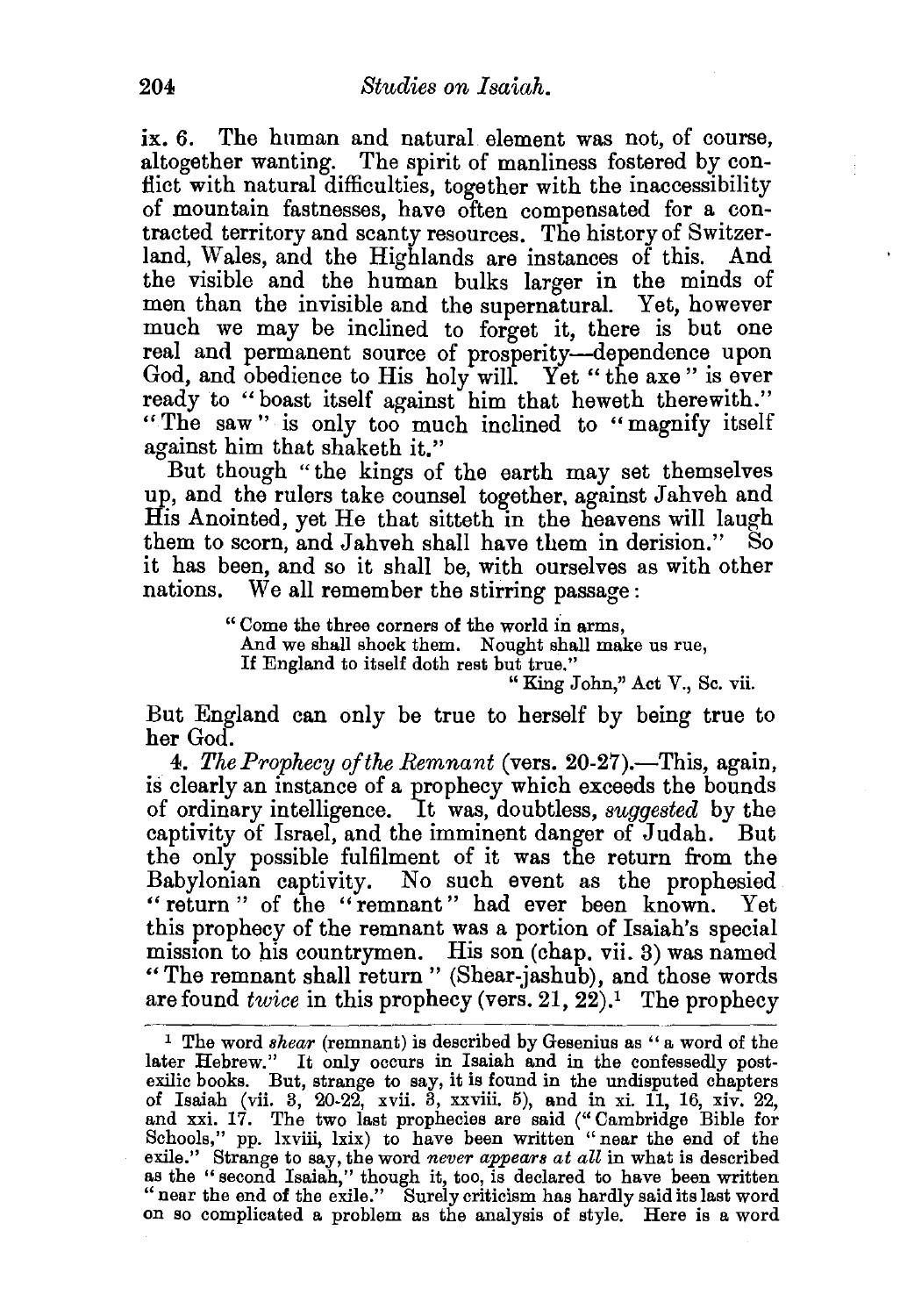of the remnant is found repeatedly in the prophets, though different Hebrew words are used to designate it. Thus in Jer. xxiii. 3 the "remnant" is referred to in connection with Jeremiah's prophecy of the "branch," just as Isaiah's is in close proximity to a similar prophecy. In Jer. xl. 11 the remnant is distinctly that which was left in Judah by the King of Babylon. So Ezek. vi. 8, xi. 13 ; see also Ezra iii. 8, ix. 8, 14; Neb. i. 3. Nor does there appear to be any period beside the captivity in Babylon to which the prophecy could apply. It is obvious that one single instance in which definite prophecy can be proved or reasonably inferred to have taken place is destructive of the assumptions on which the analytic criticism rests. Nothing could have been antecedently more improbable than the return of the Jewish captives to their homes. Nothing is more clear than that it was steadily predicted by many of the prophets that this antecedently improbable event should take place.

A future captivity, then, of the Jewish nation is here predicted, and their return from it promised. To whatever author lsa. xxxix. 5-7 is assigned, there is a distinct prediction, attributed to Isaiah, that Babylon should be the place with which this captivity and return should be connected. A "consumption," or rather *destruction,* is decreed for the land. But it will be only an instance of God's righteousness (ver. 22; *cf.* xxviii. 22). Judah has sinned, and she must therefore suffer. But God's covenant with her shall not be broken. It will but receive a higher and more spiritual fulfilment. Therefore, again the trembling inhabitant of Judæa is admonished not to faint or be dismayed at the approach of the Assyrian (ver. 24). His oppression shall be harsh and cruel, as was that which Israel had endured in Egypt (*ibid.*). But God has decreed (ver. 26) a similar deliverance (note the allusion to Moses lifting up his rod over the Red  $\text{S}ea$ ).<sup>1</sup> The burden of the oppressor shall be removed, and his yoke broken off *before the presence of the oil.* This is the literal translation of the latter part of ver. 27. There seems, on the whole, no need (see above, p. 199) to resort to a conjectural emendation of the text. The "oil" here referred to is most

constantly in use in the post-exilic period. It is not found in Jeremiah nor Ezekiel, nor, in fact, in any other prophet but Malachi. It is not found in Isa. xl.-lxvi. (In Isa. xlvi. 3 the word is the more usual  $\emph{shearith.}$  But it is found in the writings admitted to have been Isaiah's. <sup>1</sup> The passage in Exodus to which the undisputed Isaiah makes reference

is assigned by modern critics to an exilic or post-exilic writer. In fact, in Exod. xiv. 21 the verse is broken into *three parts*, of which that which refers to the stretching out of Moses' hand over the sea is *specially assigned*  to the later writer, who is here quoted some 300 years before he wrote 1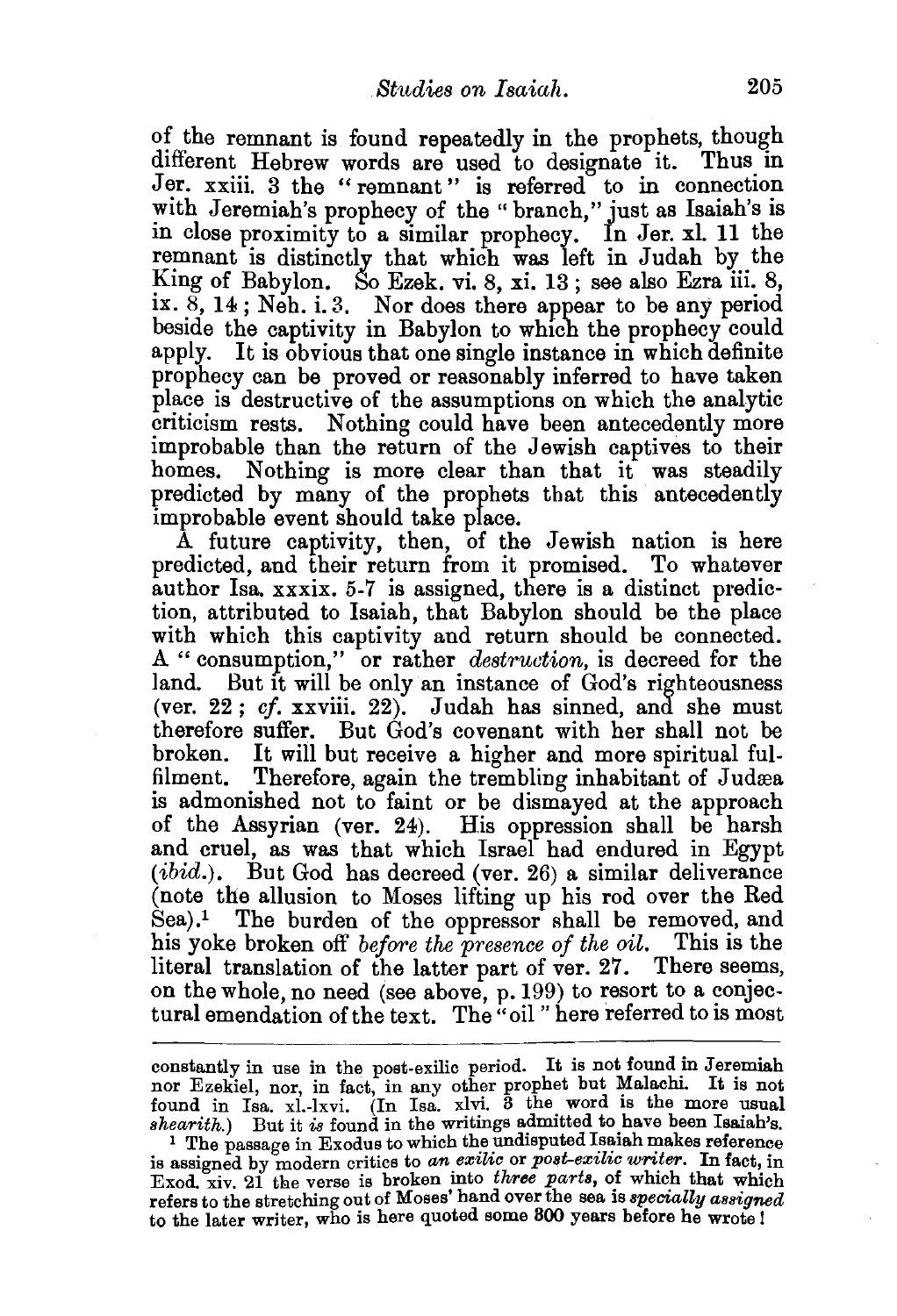probably that with which David was anointed king (unless it signifies prosperity, of which oil is not infrequently a figure in the Old Testament), and the promise of consecration then given to his descendants and the people over whom they ruled (see Old Testament *passim,* and especially Ps. lxxxix. 19-37). Whatever calamities should fall on them, God would fulfil His promise. As we know, it has been gloriously fulfilled in Jesus the Anointed. And Judah is only excluded from its blessings because he stumbles at the inclusion of all mankind in God's covenanted mercies. When his heart shall " turn to" his covenant God, then he also shall be "graffed in" (2 Cor. iii. 16 ; Rom. xi. 15-36).1

5. *The Assyrian's Advance and its Sudden Check* (vers. 28-33).—A full consideration of the phenomena presented in these verses suggests rather, on the whole, the swing of the pendulum than the disarrangement of the text. For here, again, after a vivid picturing of the Assyrian's advance, and the terror struck into the people by it, we are once more (vers. 33, 34), as in the preceding section, met by words of comfort. A power, not of earth, but of heaven, shall arrest the invader's course when he is within a very short distance from Jerusalem. The haughty shall be humbled, and he who had exalted himself as high as Lebanon shall have a fall proportioned to the height of his pride and presumption.

It would seem as if this prophecy were written immediately after the fall of Samaria, 721 B.C. The terror which the near approach of the Assyrian caused gave the idea to the prophet of an immediate march against Judah. Hezekiah, we know, had been preparing for such a catastrophe. He had fortified Jerusalem, and looked after its water-supply. And relying upon Isaiah, at once his political and spiritual adviser, he had refused, in spite of the appalling superiority of his opponent's resources, to pay the tribute his father had engaged to pay. Sargon, in whose reign, as we are now aware from the monuments, Samaria was taken, did not venture at that time to chastise his vassal for his contumacy, but marched into Philistia and defeated the Egyptian, or rather Ethiopian, army. He then turned his attention to Southern Mesopotamia, where he drove out Merodach-Baladan from Babylon. Hezekiah, therefore, had a period of respite from his imminent peril. The actual invasion did not take place until after the accession of Sennacherib. And it took place, not from the north, as the passage we are now considering represents it as having taken place, but from the west or south-west

<sup>&</sup>lt;sup>1</sup> "The Cambridge Bible for Schools" says that the words *El Gibbor* in ver. 21 mean " Mighty God," but not in chap. ix. 6. Why?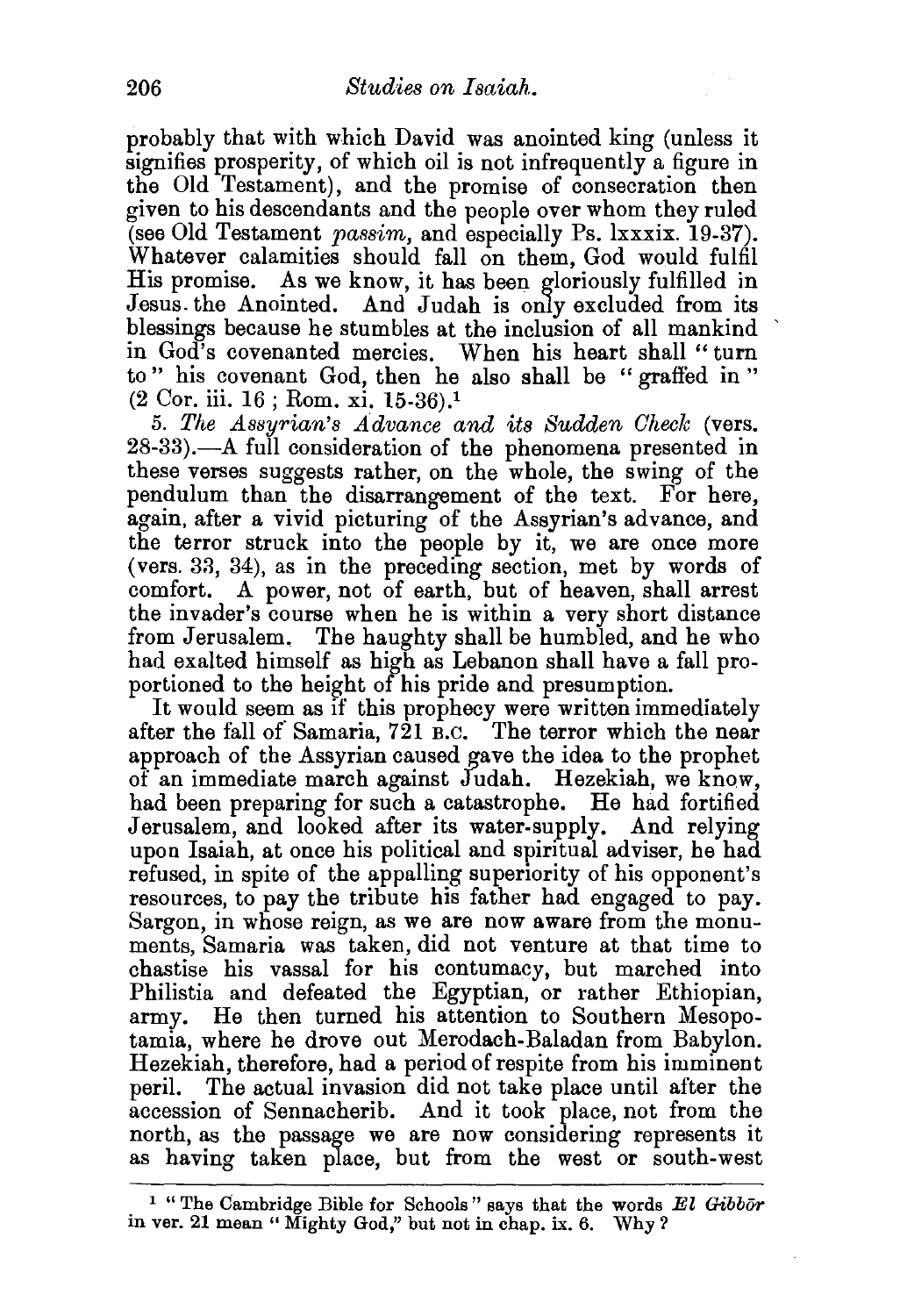$(chap. xxxvi. 2: 2 Kings xviii. 17).$  Consequently, we have here a purely ideal picture of an advance of the victorious army of 721 B.C., flushed with the spoils of Samaria, toward Jerusalem through the passes of Ebal and Gerizim, Ai and Michmash. The march is thus in the opposite direction to that of Joshua's campaign, which proceeded from Jericho in the south- east, thence through the defiles of Michmash (1 Sam. xiv. 4) to Ai, and thence to Gibeon. The Assyrian invader is supposed to leave his baggage at the entrance of the narrow defile at Michmash, and to proceed with rapid steps to Jerusalem. His warriors rest for the night at Geba. But their approach spreads terror all around. Gibeah of Saul is deserted by its inhabitants. The panic spreads to Ramah and Anathoth. At last the conqueror halts at Nob, in the ·immediate vicinity of Jerusalem, where he prepares for the assault. But suddenly there is a check. Some entirely unexpected occurrence removes the peril. And the fall of the mighty conqueror (ver. 34) is as sudden and terrible as his pride had been.

On this one or two remarks are needed. First, we are told by the modern critic that the Hebrew prophet " had no magical means for foretelling the future, but simply his own spiritual convictions, and his observation of history."<sup>1</sup> Now, Isaiah on *four several occasions* repeats this prophecy: here; in chap. xxix. 1-8, 14 (where the deliverance is predicted as taking place "at an instant, suddenly");  $xxxx. 30 - 35$ ; and xxxi. 6-9. There is not, in these passages, "a vision of the future in actual detail," for the details do not correspond in particulars with the event. But there is a *distinct prediction* of some marvellous exercise of Divine power, which no " spiritual convictions " or " observation of history" could enable a man to foresee, and the exact character of which remained unknown until the moment of fulfilment. Just now it is the mode to explain all the phenomena of Holy Scripture on principles of pure naturalism. But a higher authority than the modern critic tells us that "no prophecy is the particular interpretation of the individual  $\ddot{v}$  of the facts which come before him. "It was not brought into facts which come before him. existence by the will of man, but holy men of old spake as men who were borne along by the Spirit" of the Eternal God (see  $2$  Pet. i. 20, 21, in the Greek). We may rely upon it that this, the earliest, will also be the ultimate verdict of the Christian conscience on the question of Hebrew prophecy.

The next point which calls for remark is the terror inspired by the Assyrian invasion. Ruthless indeed were Assyrian

<sup>1</sup> See CHURCHMAN, January, 1904, pp. 210-212; April, 1904, p. 363.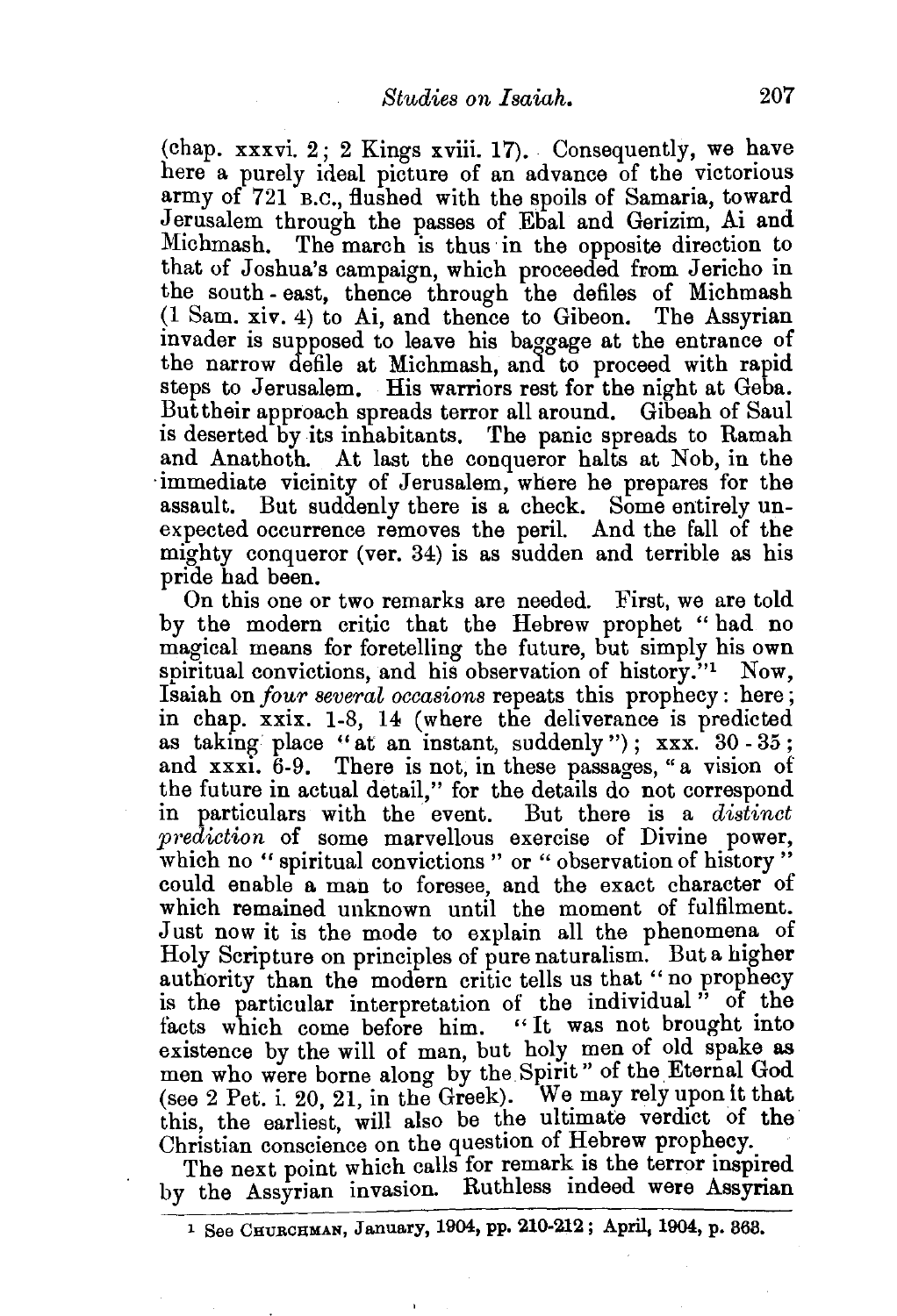methods of campaigning. The king has delineated it himself<br>for future ages in the monuments his pride has left us. He for future ages in the monuments his pride has left us. tells us how on one occasion he impaled the corpses of rebels against his authority on stakes around the city he had captured. He boasts how he took 200,150 persons, small and great, as spoil. Large numbers of them were torn from their homes to live as captives and slaves in strange lands. Wives and virgins were offered in service to the licentious worship of the Babylonian Venus. To understand this we need the pencil of Erckmann-Chatrian, who has described the miseries consequent on Napoleon's Russian campaign, and the great *debacle* after the Battle of Leipzig. Longfellow, in his "Evangeline," has painted for us the cruelty of removing a people from the hearths and homes of their childhood-a fate, however, more terrible in post-Christian times than could have been the case in the harder and sterner days of the heathen world, though even then keenly felt, as the Greek dramatists make clear to us in their pictures of Hecuba and other Trojan captives. We have also the touching lament of the captives of Judah by the waters of Babylon, and the allusion to the tears which never ceased to flow when they were called upon to" sing the Lord's song in a strange land." And the daughters of Judah, who had been taught to value female purity as no other ancient race would seem to have valued it,<sup>1</sup> must have writhed with grief and shame at being degraded to the level of a priestess of Mylitta. (See Lam. i.  $4, 15$ ; ii. 10, 13; v. 11.)

What lesson may we draw for ourselves from all this? we cannot apply the prophecies of Isaiah to our own day, they remain as a sealed book to us. But there are lessons on the face of this history which we ought to be able to read as plainly as could the Jews of Isaiah's day. *Human policy must never for a moment conflict with our duty to God.* That is a principle which it is easy to state, but difficult to carry out in practice. Men do not easily raise themselves from the level of present hopes and fears to the height of spiritual facts. And so one man is an opportunist, and staves off inconvenient questions by unsatisfactory compromises. Another boldly casts principle to the winds, and declares that all we need do is to look after our own interests. Such modes of dealing with national affairs, Isaiah tells us, are suicidal. If we wish for prosperity and peace, we must do the will of God. But what *is* His will ? Important questions await solution in the century upon which we have now entered. In what spirit are we to meet them? Not, I venture to think, in the way in which many earnest and sincere men among us would bid us

<sup>&</sup>lt;sup>1</sup> See Professor König, "Bibel und Babel," p. 49.